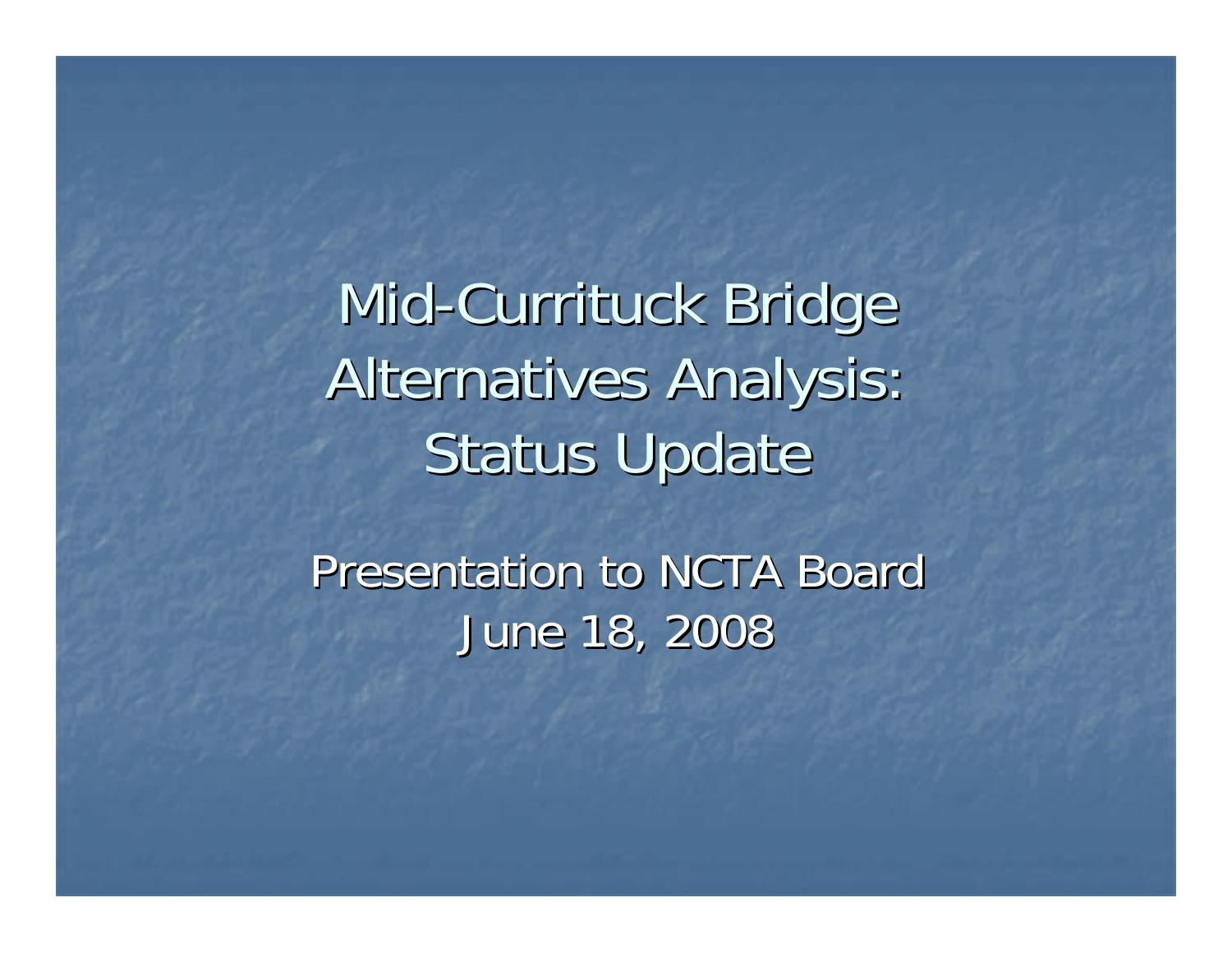## Overview

**Overview of Alternatives**  $\mathbb{R}^2$ **u** What alternatives are being considered?  $\mathbb{R}^2$ **E** What are the key differences? Alternatives Screening Decisions Alternatives Screening Decisions  $\mathbb{R}^2$ ■ What did NCTA propose to study in detail?  $\mathbb{R}^2$ ■ What did the resource agencies recommend? T. **D** What happens next?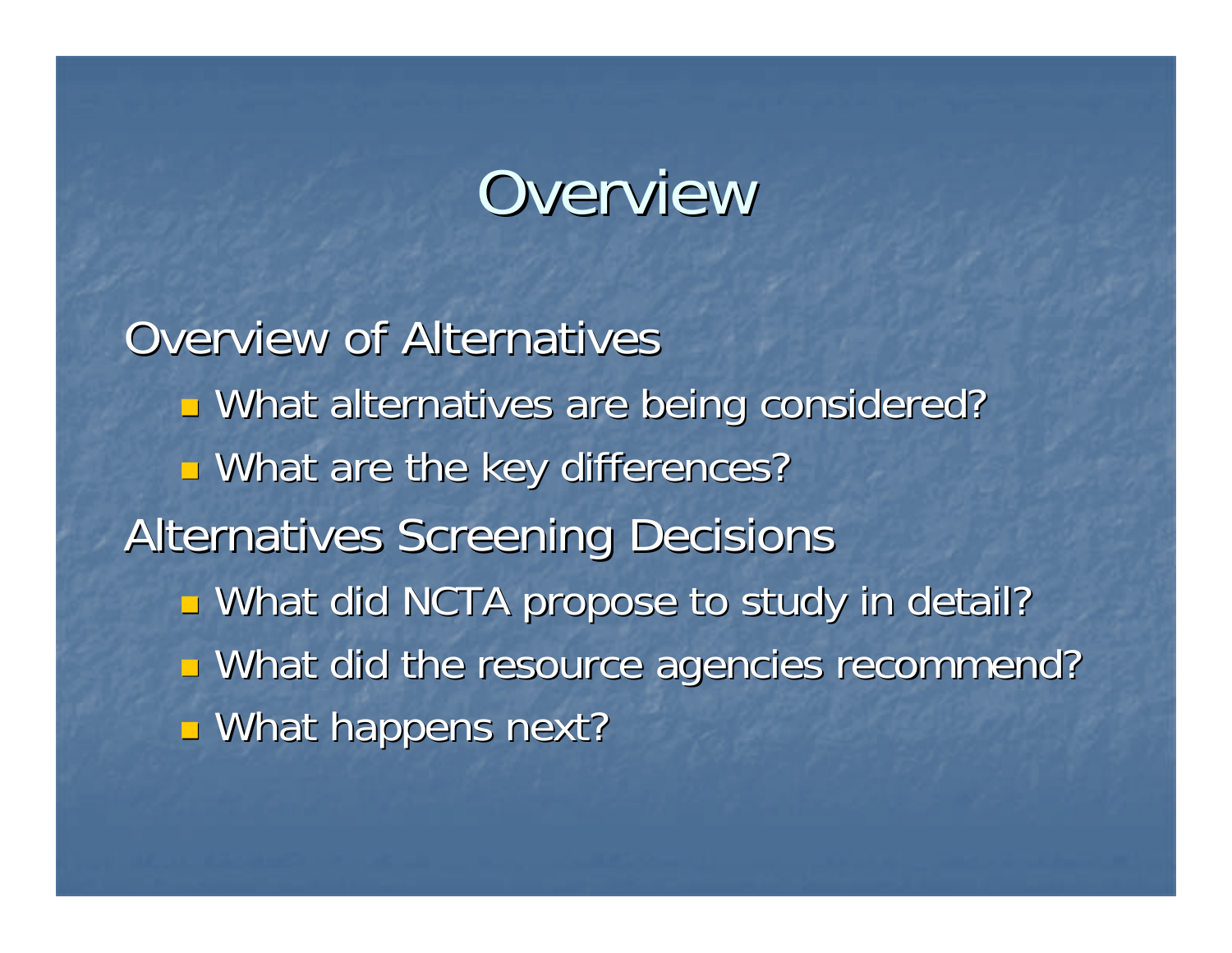### Alternatives Considered

**No Build <u>Existing Roads</u> Build Mid-Currituck Bridge** T. **D** With and without improving existing roads **Example Terry Service, Transit**  $\blacksquare$  Various other alternatives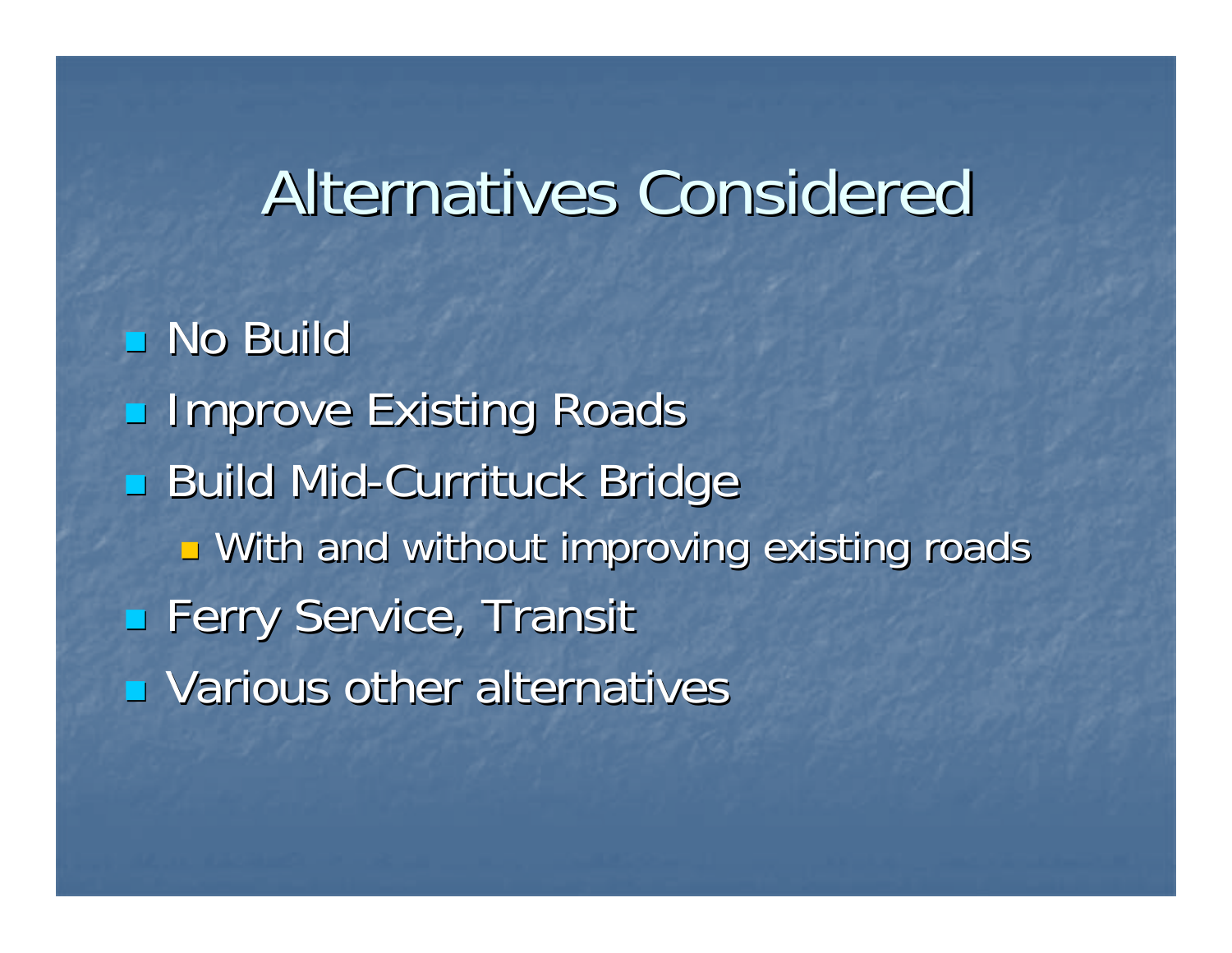### Alternatives Considered

**- Two Improve-Existing Roads Alternatives**  $\blacksquare$  ER1  $\blacksquare$  ER2 Both involve widening NC 12 and US 158, without building a new bridge **Example 18 Key difference: ER1 widens NC 12 to 4 lanes in Dare County ER2 widens NC12 to 3 lanes in Dare County**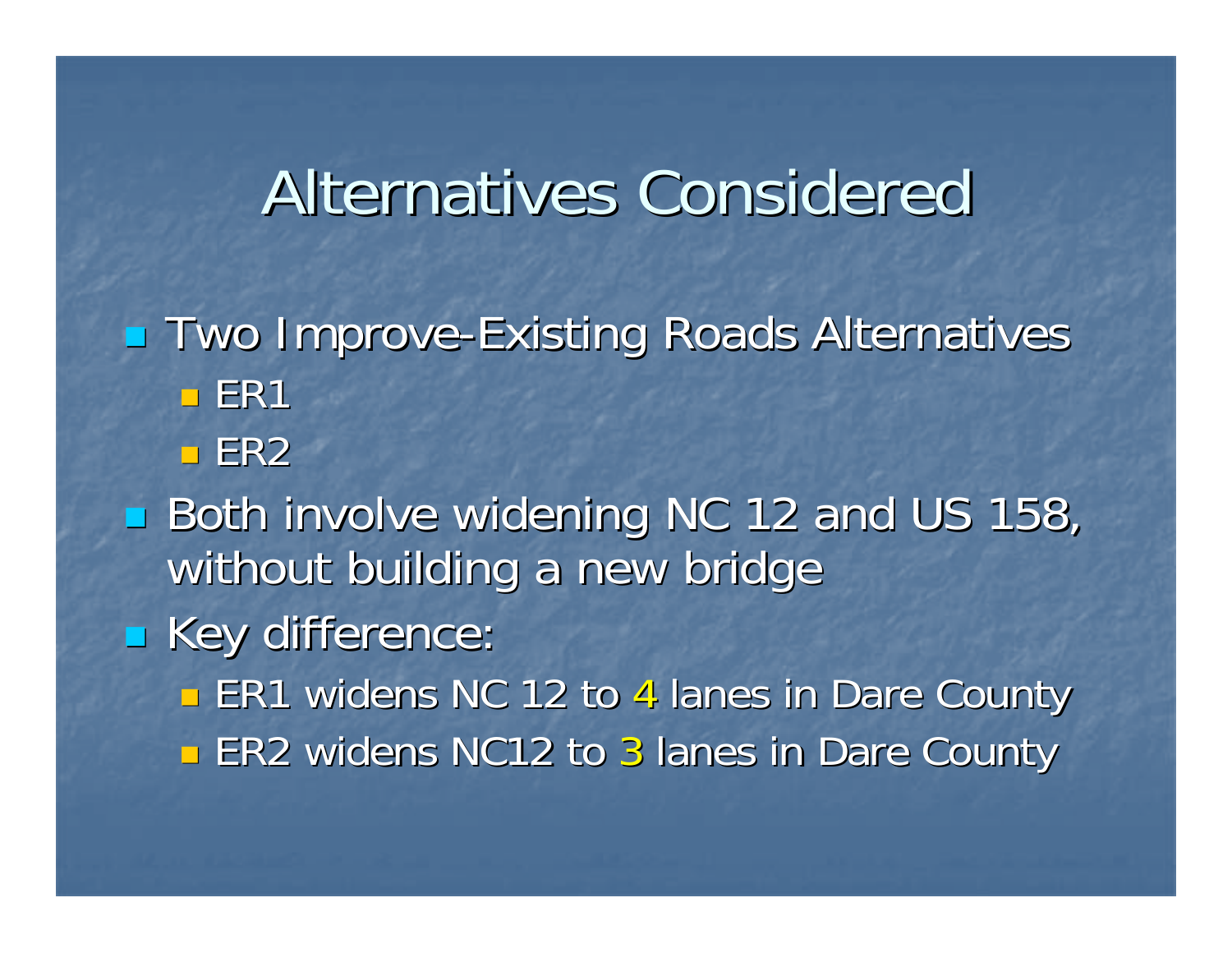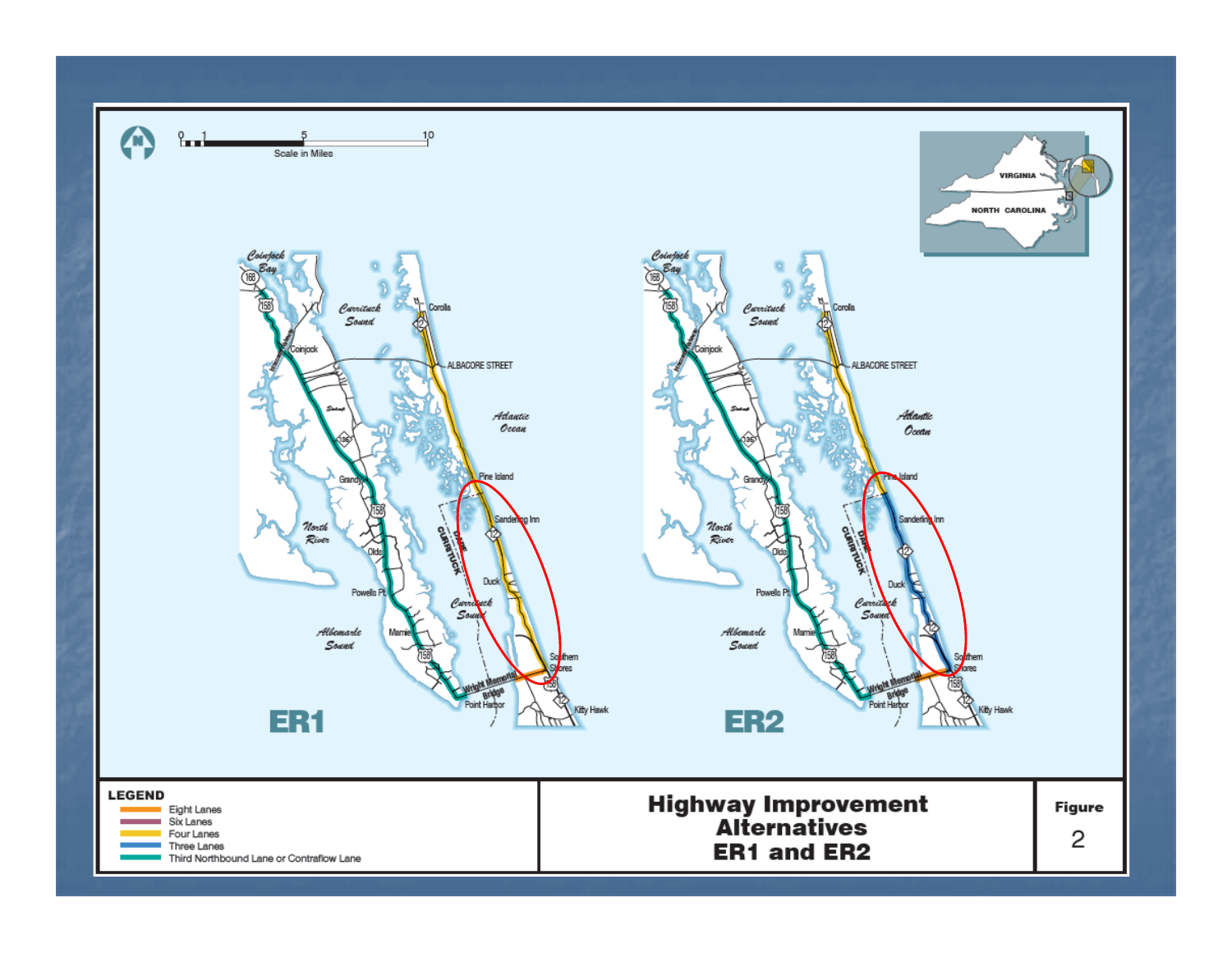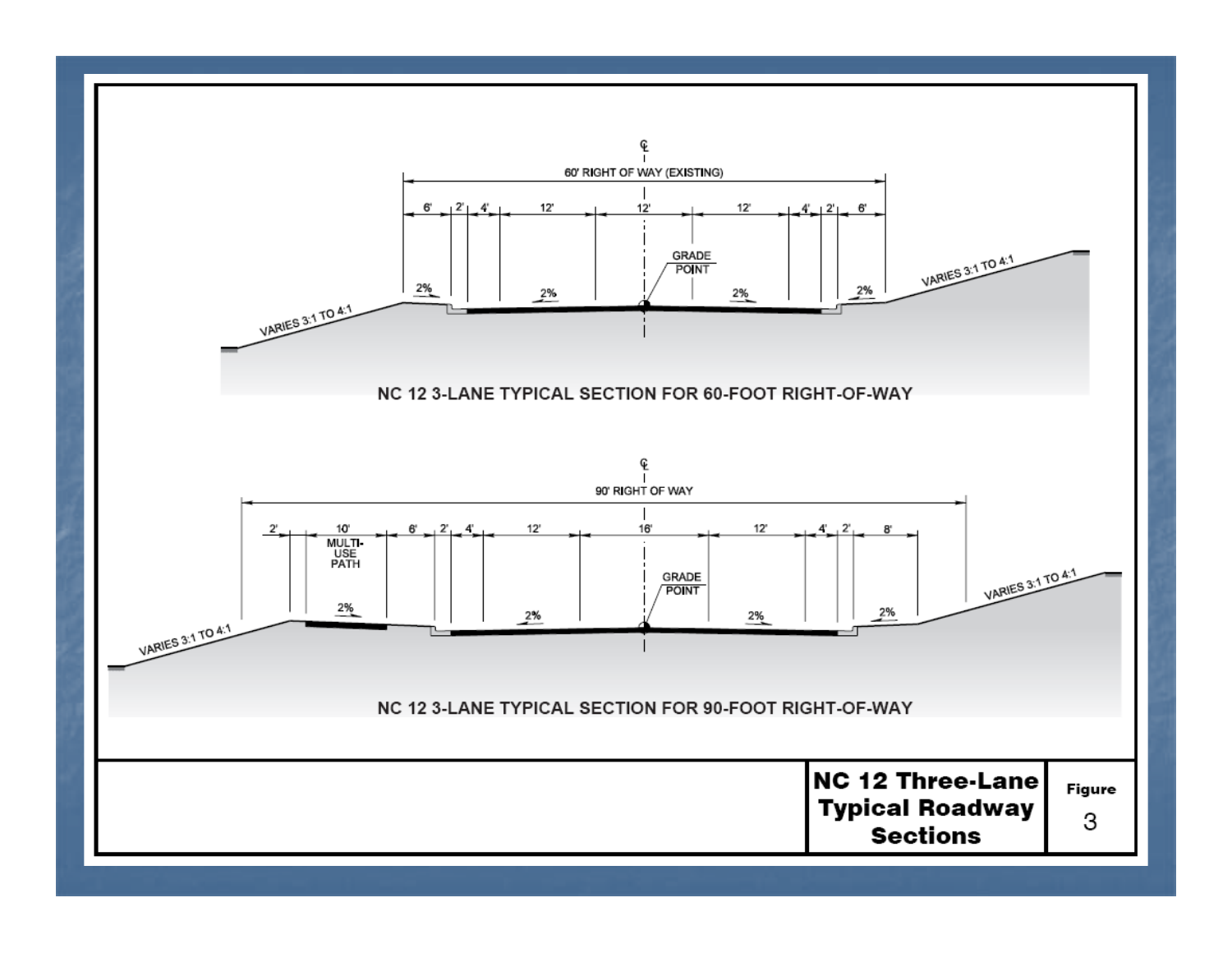### Alternatives Considered

**Example Four Mid-Currituck Bridge Alternatives:**  $\blacksquare$  MCB1 – bridge plus ER1  $\blacksquare$  MCB2 – bridge plus ER2  $\blacksquare$  MCB3 – - bridge with some road improvements  $\blacksquare$  MCB4 – - bridge with some road improvements **Example Key differences:** T. **n** MCB3 and 4 mainly involve building a bridge; road improvements are a small part of the cost.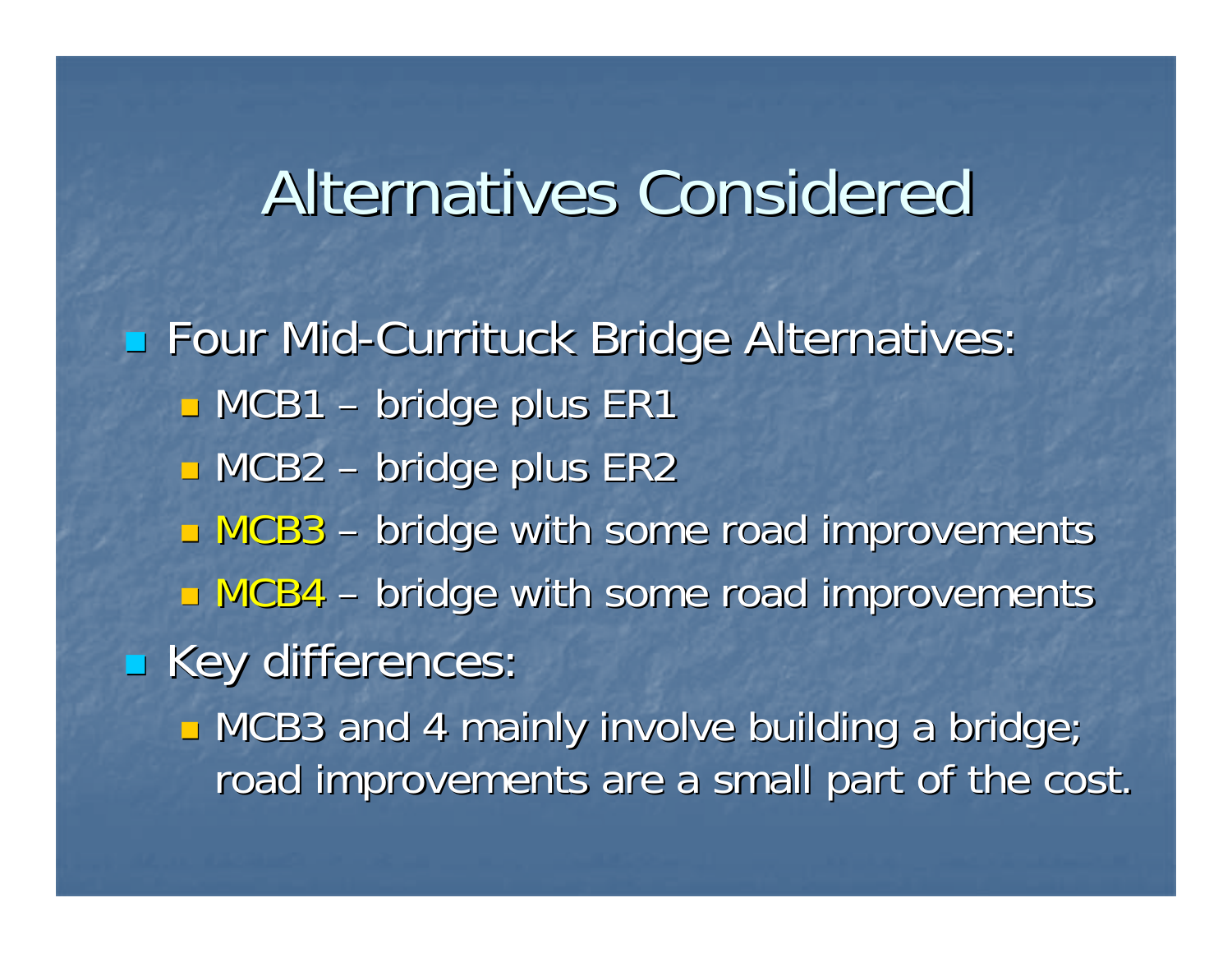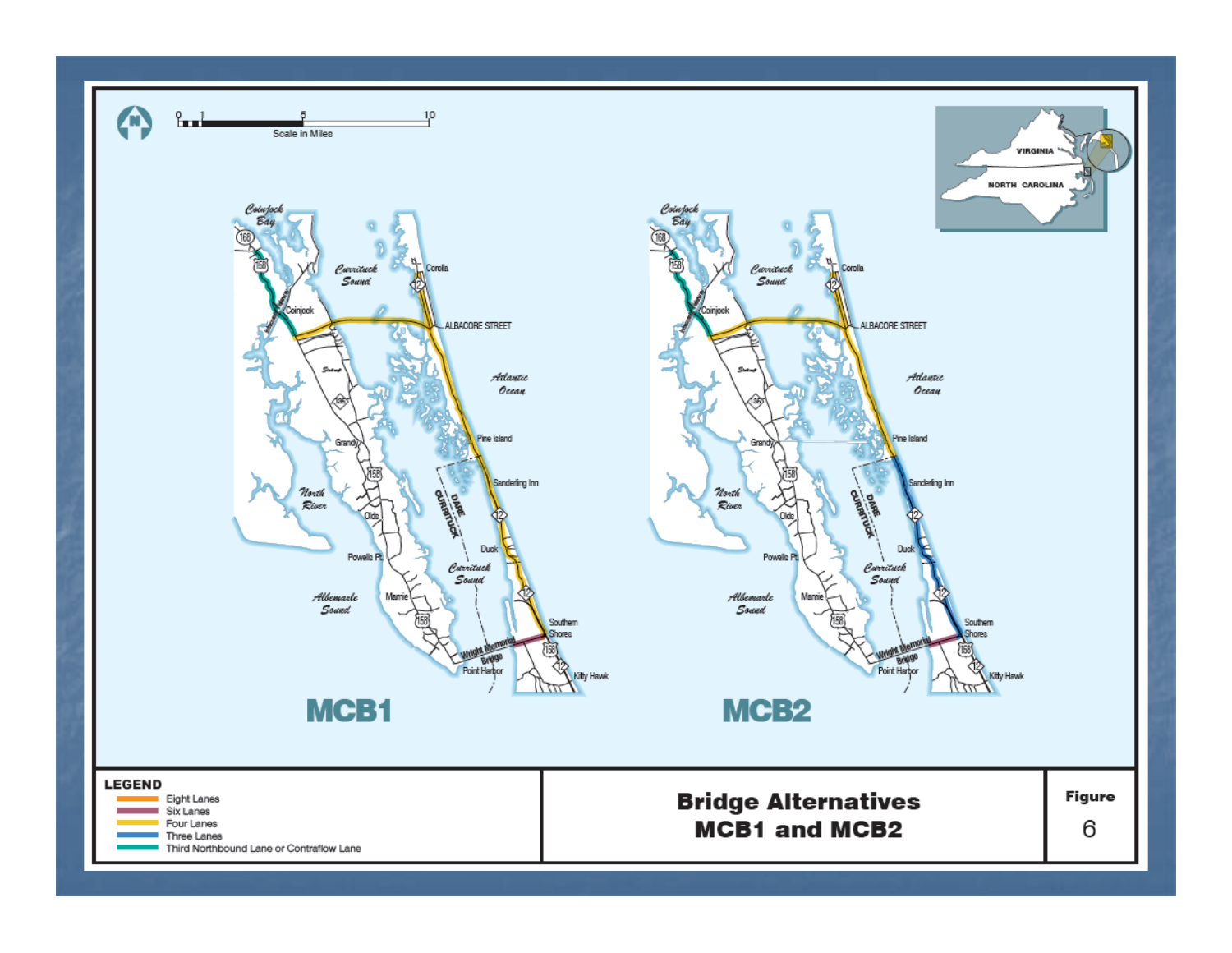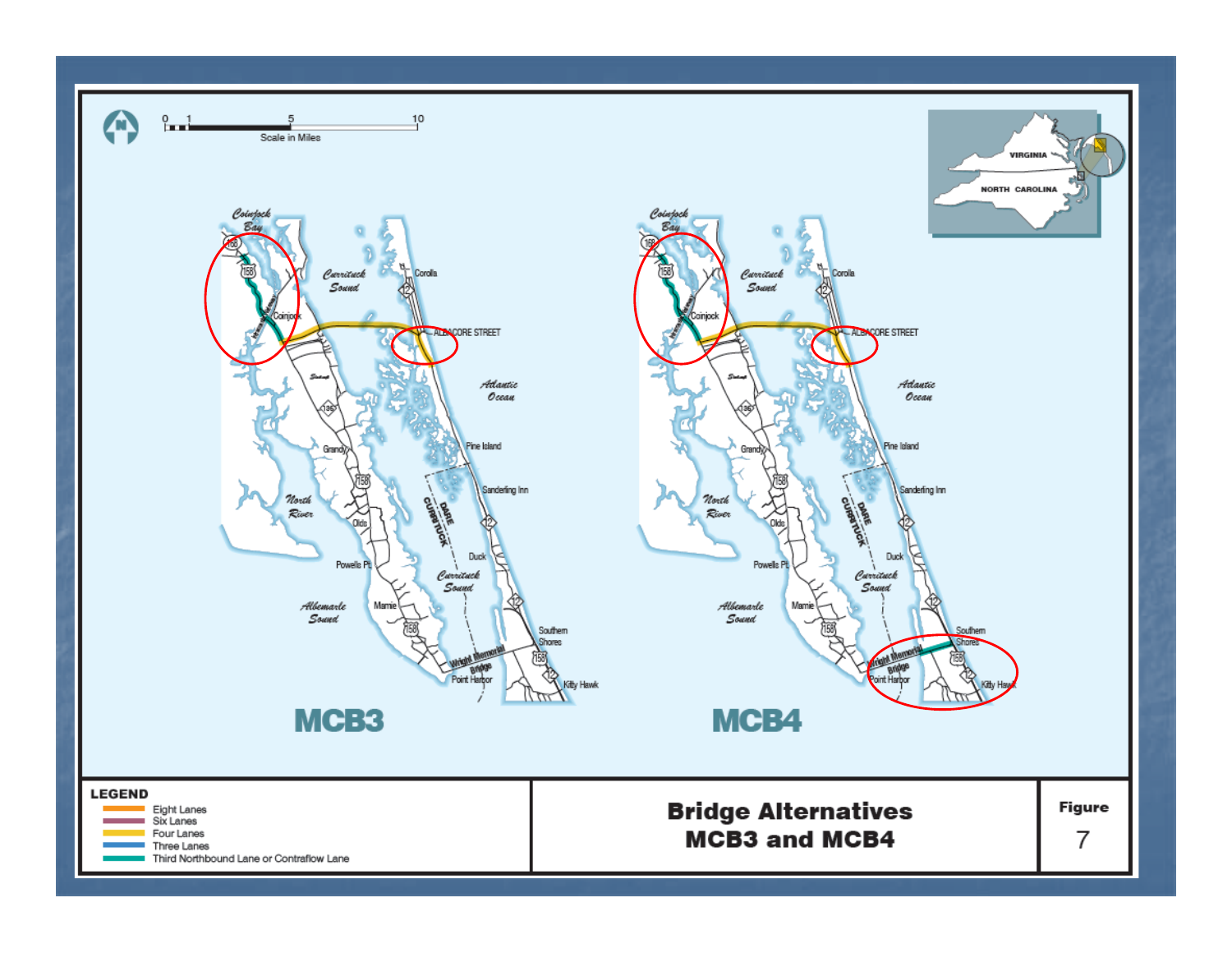# **Key Considerations**

**Factors considered include:** Factors considered include:  $\mathbb{R}^2$ **E** Ability to meet purpose and need  $\blacksquare$  Travel time; congestion relief; hurricane evacuation  $\mathbb{R}^2$ **Impacts on natural environment**  $\mathbb{R}^2$ **Impacts on communities/quality of life**  Cost  $\mathbb{R}^2$ **E** Ability to generate toll revenues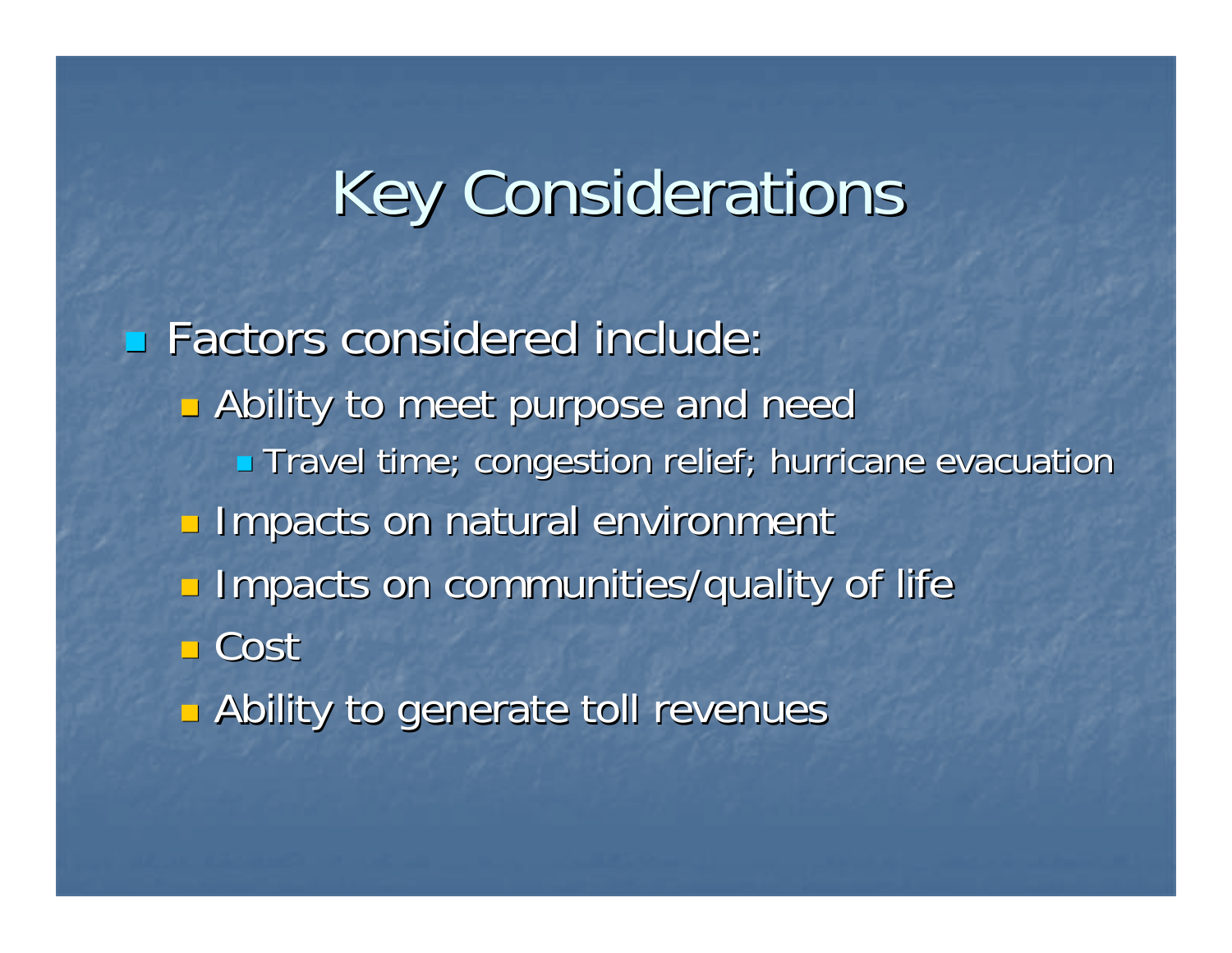#### Table 2. Evaluation of Existing Road (ER) and Mid-Currituck Bridge (MCB) Alternatives

|                                                                                           | <b>Highway Improvement Alternatives</b>                             |                                                               |                                          |                                       |                            |                                                                     |
|-------------------------------------------------------------------------------------------|---------------------------------------------------------------------|---------------------------------------------------------------|------------------------------------------|---------------------------------------|----------------------------|---------------------------------------------------------------------|
|                                                                                           | ER <sub>1</sub>                                                     | ER <sub>2</sub>                                               | MCB1                                     | MCB <sub>2</sub>                      | MCB <sub>3</sub>           | MCB4                                                                |
| Components                                                                                |                                                                     |                                                               |                                          |                                       |                            |                                                                     |
| • Bridge                                                                                  | NA                                                                  | NA                                                            | 2-lane bridge                            | 2-lane bridge                         | 2-lane bridge              | 2-lane bridge                                                       |
| • US 158 (Wright Memorial Bridge to NC 12)                                                | 8 lanes                                                             | 8 lanes                                                       | 6 lanes (8<br>lanes in<br>NC 12 area)    | 6 lanes (8<br>lanes in<br>NC 12 area) | 5 lanes                    | 5 lanes                                                             |
| • NC 12 (Dare County north of US 158)                                                     | 4 lanes                                                             | 3 lanes                                                       | 4 lanes                                  | 3 lanes                               | 2 lanes                    | 2 lanes                                                             |
| • NC 12 (Currituck County)                                                                | 4 lanes                                                             | 4 lanes                                                       | 4 lanes                                  | 4 lanes                               | 2 lanes (4 near<br>bridge) | 2 lanes (4 near<br>bridge)                                          |
| • Location of US 158 Contraflow or Third<br>Northbound Lane for Hurricane Evacuation      | Wright<br>Memorial<br>Bridge to<br><b>NC168</b><br>(24.5)<br>miles) | Wright<br>Memorial<br>Bridge to<br>NC 168<br>(24.5)<br>miles) | Mid-Currituck Bridge to NC 168 (5 miles) |                                       |                            | Same as MCB3<br>plus Wright<br>Memorial Bridge<br>NC 12 (1.5 miles) |
| <b>Economic Feasibility</b>                                                               |                                                                     |                                                               |                                          |                                       |                            |                                                                     |
| Capital Cost (in millions)                                                                |                                                                     |                                                               |                                          |                                       |                            |                                                                     |
| • Two-Lane Mid-Currituck Bridge (average of six potential<br>corridors)                   | NA.                                                                 | NA                                                            | \$385                                    | \$385                                 | \$385                      | \$385                                                               |
| $\bullet$ NC12                                                                            | \$550                                                               | \$207                                                         | \$550                                    | \$207                                 | \$72                       | \$72                                                                |
| • US 158 in Dare County                                                                   | \$41                                                                | \$41                                                          | \$27                                     | \$27                                  | \$0                        | \$7                                                                 |
| • US 158 in Currituck County (third northbound lane)                                      | \$67                                                                | \$67                                                          | \$16                                     | \$16                                  | \$16                       | \$16                                                                |
| TOTAL CAPITAL COST                                                                        | \$658                                                               | \$315                                                         | \$978                                    | \$635                                 | \$473                      | \$480                                                               |
| Available Capital Funding (in millions)                                                   |                                                                     |                                                               |                                          |                                       |                            |                                                                     |
| • Potential Total Revenue Bond Financing                                                  | \$0                                                                 | \$0                                                           | \$284                                    | \$284                                 | \$284                      | \$284                                                               |
| • Potential Transportation Infrastructure Finance and<br>Innovation Act (TIFIA) Financing | \$0                                                                 | \$0                                                           | \$128                                    | \$128                                 | \$128                      | \$128                                                               |
| • Potential Capital Funding Shortfall (Surplus) (total cost<br>minus available funding)   | \$658                                                               | \$315                                                         | \$566                                    | \$223                                 | \$61                       | \$68                                                                |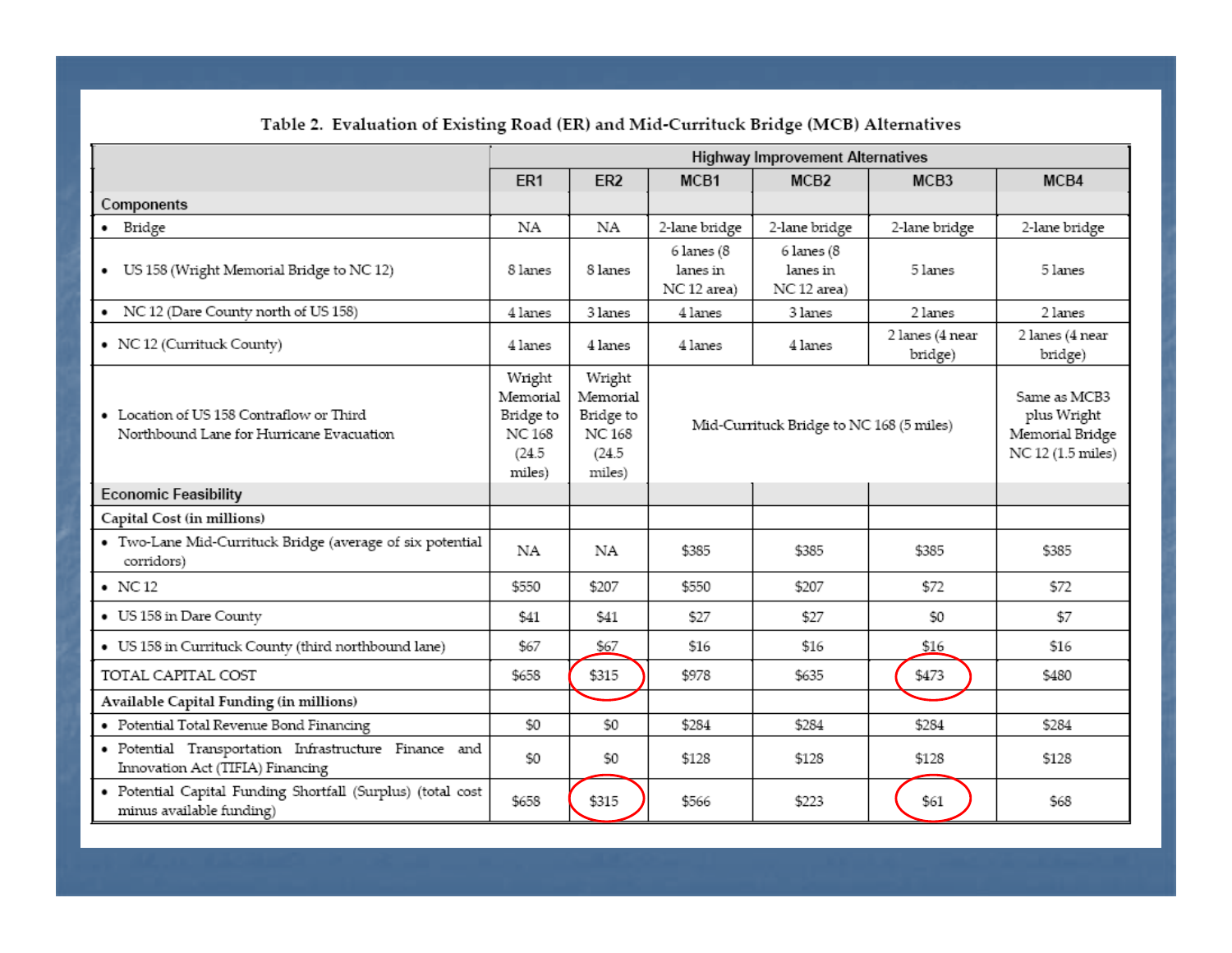#### Table 2 (continued). Evaluation of Existing Road (ER) and Mid-Currituck Bridge (MCB) Alternatives

|                                                                                                           | <b>Highway Improvement Alternatives</b> |                 |      |                  |                  |      |
|-----------------------------------------------------------------------------------------------------------|-----------------------------------------|-----------------|------|------------------|------------------|------|
|                                                                                                           | ER <sub>1</sub>                         | ER <sub>2</sub> | MCB1 | MCB <sub>2</sub> | MCB <sub>3</sub> | MCB4 |
| Potential for Public-Private Partnership to cover shortfall                                               | No                                      | No              | No   | No               | Yes              | Yes  |
| Travel Benefits <sup>1</sup>                                                                              |                                         |                 |      |                  |                  |      |
| <b>2035 Traffic Flow Benefits</b>                                                                         |                                         |                 |      |                  |                  |      |
| Percent Reduction in Congested Annual Millions of VMT                                                     |                                         |                 |      |                  |                  |      |
| $\bullet$ At LOS E or F                                                                                   | 55%                                     | 22%             | 64%  | 50%              | 37%              | 37%  |
| $\bullet$ At LOS F                                                                                        | 51%                                     | 27%             | 91%  | 91%              | 71%              | 71%  |
| • At a poor LOS F                                                                                         | 100%                                    | 44%             | 100% | 100%             | 69%              | 69%  |
| Percent Reduction in Miles of Road Operating at LOS F                                                     |                                         |                 |      |                  |                  |      |
| • Summer Weekday (SWD)                                                                                    | 100%                                    | 60%             | 100% | 100%             | 61%              | 61%  |
| • Summer Weekend (SWE)                                                                                    | 37%                                     | 10%             | 89%  | 89%              | 73%              | 73%  |
| • Weighted Average of SWD & SWE                                                                           | 66%                                     | 33%             | 94%  | 94%              | 68%              | 68%  |
| Percent Reduction in Miles of Road Operating at a<br>Poor LOS F                                           |                                         |                 |      |                  |                  |      |
| • Summer Weekday (SWD)                                                                                    | 100%                                    | 35%             | 100% | 100%             | 86%              | 86%  |
| • Summer Weekend (SWE)                                                                                    | 100%                                    | 25%             | 100% | 100%             | 75%              | 75%  |
| • Weighted Average of SWD & SWE                                                                           | 100%                                    | 32%             | 100% | 100%             | 83%              | 83%  |
| 2035 Travel Time Benefits (Aydlett Rd to Albacore St)                                                     |                                         |                 |      |                  |                  |      |
| • Percent Reduction in Summer Travel Time via Wright<br>Memorial Bridge (weighted average of SWD & SWE)   | 48%                                     | 19%             | 53%  | 44%              | 31%              | 31%  |
| • Percent Reduction in Summer Travel Time via Currituck<br>Sound Crossing (weighted average of SWD & SWE) | NA                                      | ΝA              | 93%  | 93%              | 93%              | 93%  |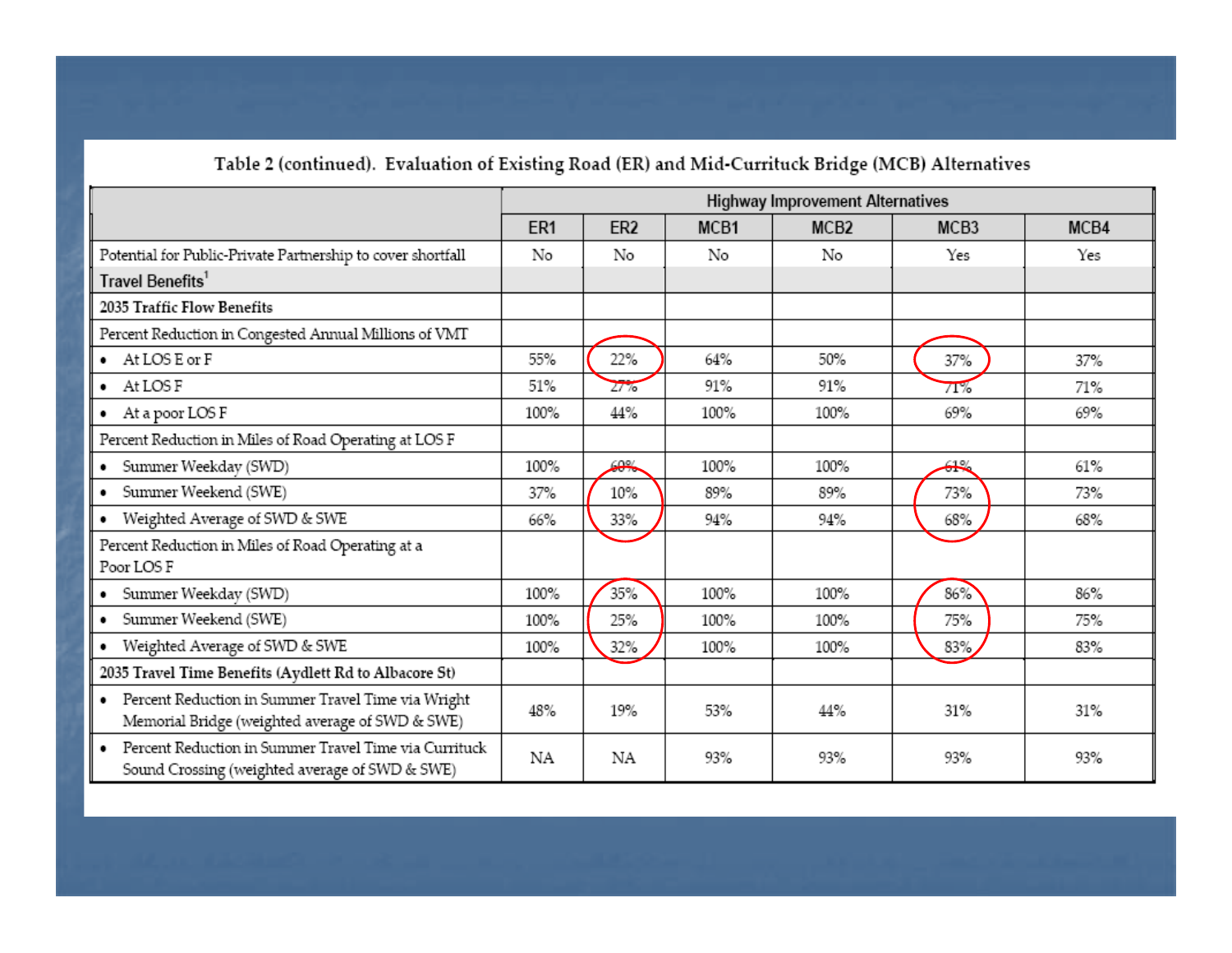#### Table 2 (continued). Evaluation of Existing Road (ER) and Mid-Currituck Bridge (MCB) Alternatives

|                                                                               | <b>Highway Improvement Alternatives</b> |                    |                  |                  |                  |          |
|-------------------------------------------------------------------------------|-----------------------------------------|--------------------|------------------|------------------|------------------|----------|
|                                                                               | ER <sub>1</sub>                         | ER <sub>2</sub>    | MCB1             | MCB <sub>2</sub> | MCB <sub>3</sub> | MCB4     |
| 2035 Hurricane Evacuation Benefit                                             |                                         |                    |                  |                  |                  |          |
| Clearance Time With US 158 Northbound Contraflow Lane<br>in Currituck County  | 27.4 hrs                                | 27.4 hrs           | 27.4 hrs         | 27.4 hrs         | 27.4 hrs         | 27.4 hrs |
| • Percent of a Reduction from 36.3 hours to 18 hours                          | 49%                                     | 49%                | 49%              | 49%              | 49%              | 49%      |
| • Amount Above 18-hour Goal                                                   | 8.9 hrs                                 | 8.9 <sub>hrs</sub> | 8.9 hrs          | 8.9 hrs          | 8.9 hrs          | 8.9 hrs  |
| Clearance Time With US 158 Third Northbound Lane in<br>Currituck County       | 21.8 hrs                                | 21.8 hrs           | 21.8 hrs         | 21.8 hrs         | 26.6 hrs         | 21.8 hrs |
| • Percent of a Reduction from 36.3 hours to 18 hours                          | 79%                                     | 79%                | 79%              | 79%              | 53%              | 79%      |
| • Amount Above 18-hour Goal                                                   | 3.8 <sub>hrs</sub>                      | 3.8 <sub>hrs</sub> | 3.8 hrs          | 3.8 hrs          | 8.6 hrs          | 3.8 hrs  |
| System Linkage and Efficiency Benefit                                         |                                         |                    |                  |                  |                  |          |
| Percent Reduction in Total Annual Millions of Vehicle<br>Miles Traveled (VMT) | 0%                                      | 0%                 | 13%              | 13%              | 13%              | 13%      |
| Consistent with Strategic Highway Corridor Vision Plan                        | No                                      | No                 | Yes <sup>2</sup> | Yes <sup>2</sup> | Yes              | Yes      |
| Consistent with Intrastate System Designations                                | No                                      | No                 | Yes <sup>2</sup> | Yes <sup>2</sup> | Yes              | Yes      |
| <b>Impact Potential</b>                                                       |                                         |                    |                  |                  |                  |          |
| Displacement                                                                  |                                         |                    |                  |                  |                  |          |
| • Mid-Currituck Bridge (average of C1 to C6)                                  | $\uparrow$ .                            | ⊕                  | 5                | 5                |                  | 5        |
| $\bullet$ NC12                                                                | 195                                     | 15                 | 195              | 15               | 5                | 5        |
| • US 158 in Dare County                                                       | $\overline{\overline{0}}$               | $\overline{0}$     | 0                | 0                | 0                | 0        |
| • US 158 in Currituck County (third northbound lane)                          | 32                                      | 32                 | $\mathbf{1}$     | 1                | $\mathbf{1}$     | 1        |
| TOTAL DISPLACEMENT                                                            | 227                                     | 47                 | 201              | 21               | 11               | 11       |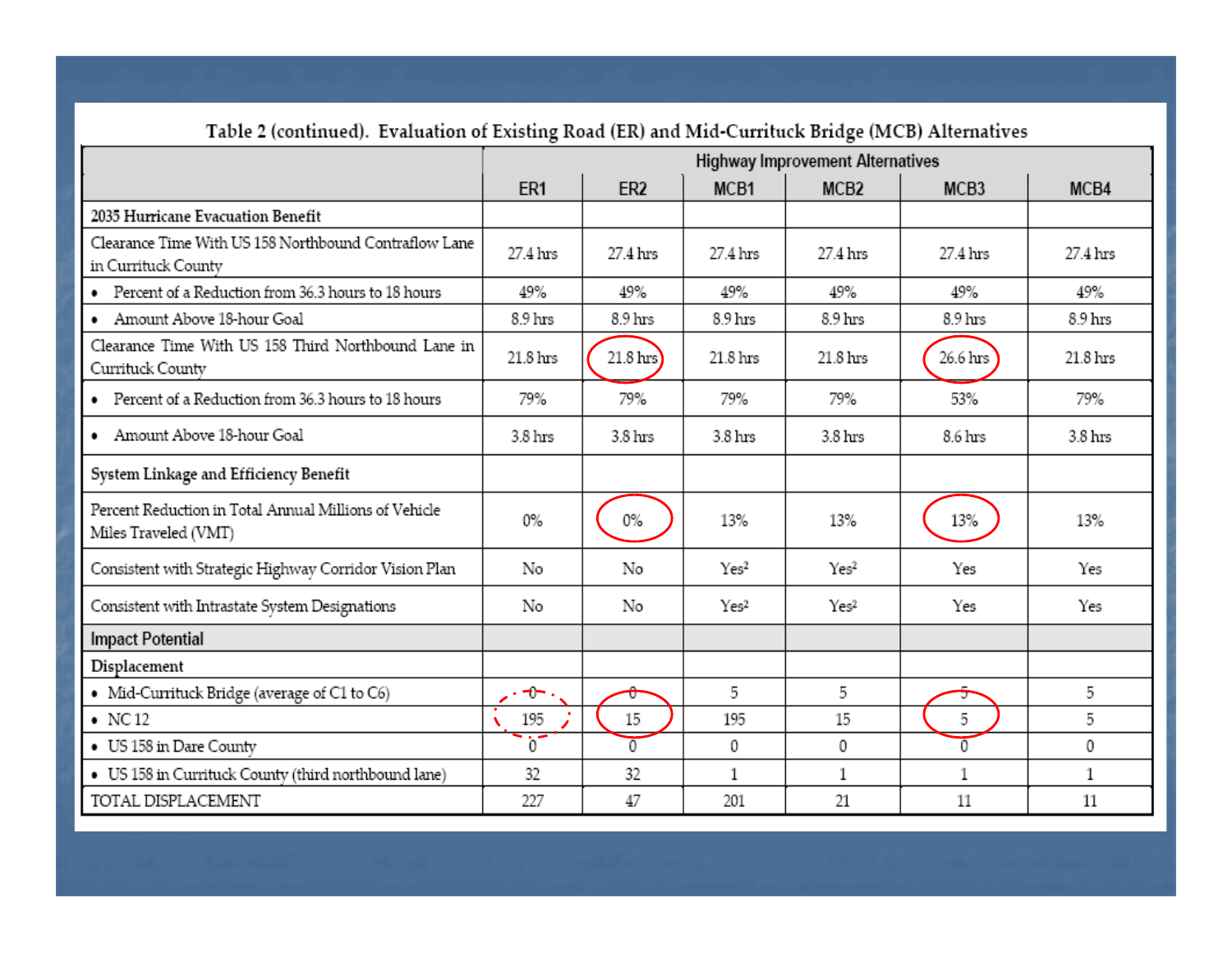#### Table 2 (concluded). Evaluation of Existing Road (ER) and Mid-Currituck Bridge (MCB) Alternatives

|                                                      | <b>Highway Improvement Alternatives</b>                                                                            |                                                                                              |                                                                                                                                                                                                                           |                                                                                                                                                                                                                                                                    |                                                                                                                                                               |                                                                                                                                                               |  |
|------------------------------------------------------|--------------------------------------------------------------------------------------------------------------------|----------------------------------------------------------------------------------------------|---------------------------------------------------------------------------------------------------------------------------------------------------------------------------------------------------------------------------|--------------------------------------------------------------------------------------------------------------------------------------------------------------------------------------------------------------------------------------------------------------------|---------------------------------------------------------------------------------------------------------------------------------------------------------------|---------------------------------------------------------------------------------------------------------------------------------------------------------------|--|
|                                                      | ER <sub>1</sub>                                                                                                    | ER <sub>2</sub>                                                                              | MCB1                                                                                                                                                                                                                      | MCB <sub>2</sub>                                                                                                                                                                                                                                                   | MCB3                                                                                                                                                          | MCB4                                                                                                                                                          |  |
| Rural/Beach Community Fragmentation                  | Four<br>through<br>lanes<br>crossed<br>by beach<br>users,<br>shoppers,<br>or hotel<br>guests in<br>Dare<br>County. | New turn<br>lane<br>crossed<br>by beach<br>users or<br>hotel<br>guests in<br>Dare<br>County. | Same as ER1<br>plus Mid-<br>Currituck<br>Bridge passes<br>through<br>Aydlett <sup>(C3</sup><br>and C4<br>through<br>center) and<br>C1, C3, and<br>C5 pass<br>through<br>middle of<br>new<br>subdivision.                  | New turn lane<br>crossed by<br>beach users or<br>hotel guests in<br>Dare County,<br>plus Mid-<br>Currituck<br>Bridge passes<br>through<br>Aydlett (C3<br>and C4<br>through center)<br>and $C1$ , $C3$ ,<br>and C5 pass<br>through<br>middle of new<br>subdivision. | Mid-Currituck<br>Bridge passes<br>through Aydlett<br>$(C3$ and $C4$<br>through center)<br>and C1, C3, and<br>C5 pass through<br>middle of new<br>subdivision. | Mid-Currituck<br>Bridge passes<br>through Aydlett<br>$(C3$ and $C4$<br>through center)<br>and C1, C3, and<br>C5 pass through<br>middle of new<br>subdivision. |  |
| <b>Habitat Fragmentation</b>                         | None                                                                                                               | None                                                                                         | Associated with Mid-Currituck Bridge crossing<br>of Maple Swamp and loss of swamp forest and hardwood forest; C1 to C4<br>in vicinity of an existing forest edge; C5 and C6 create a new edge and<br>also use bay forest. |                                                                                                                                                                                                                                                                    |                                                                                                                                                               |                                                                                                                                                               |  |
| Wetland Filled/Bridged (Acres)                       |                                                                                                                    |                                                                                              |                                                                                                                                                                                                                           |                                                                                                                                                                                                                                                                    |                                                                                                                                                               |                                                                                                                                                               |  |
| • Mid-Currituck Bridge (average of C1 to C6)         | 0.0/0.0                                                                                                            | 0.0/0.0                                                                                      | 13.7/7.2                                                                                                                                                                                                                  | 13.7/7.2                                                                                                                                                                                                                                                           | 13.7/7.2                                                                                                                                                      | 13.7/7.2                                                                                                                                                      |  |
| $\bullet$ NC12                                       | 10.9/0.0                                                                                                           | 10.4/0.0                                                                                     | 10.9/0.0                                                                                                                                                                                                                  | 10.4/0.0                                                                                                                                                                                                                                                           | 6.3/0.0                                                                                                                                                       | 6.3/0.0                                                                                                                                                       |  |
| • US 158 in Dare County                              | 4.2/0.0                                                                                                            | 4.2/0.0                                                                                      | 3.4/0.0                                                                                                                                                                                                                   | 3.4/0.0                                                                                                                                                                                                                                                            | 0.0/0.0                                                                                                                                                       | 0.0/0.0                                                                                                                                                       |  |
| • US 158 in Currituck County (third northbound lane) | 12.4/0.0                                                                                                           | 12.4/0.9                                                                                     | 10.8/0.0                                                                                                                                                                                                                  | 10.8/0.0                                                                                                                                                                                                                                                           | 10.8/0.9                                                                                                                                                      | 10.8/0.0                                                                                                                                                      |  |
| TOTAL WETLANDS FILLED/BRIDGED                        | 27.5/0.0                                                                                                           | 27.0/0.0                                                                                     | 38.8/7.2                                                                                                                                                                                                                  | 38.3/7.2                                                                                                                                                                                                                                                           | 30.8/7.2                                                                                                                                                      | 30.8/7.2                                                                                                                                                      |  |
| High Quality Resources Filled/Bridged (Acres)        |                                                                                                                    |                                                                                              |                                                                                                                                                                                                                           |                                                                                                                                                                                                                                                                    |                                                                                                                                                               |                                                                                                                                                               |  |
| • Mid-Currituck Bridge (average of C1 to C6)         | 0.0/0.0                                                                                                            | 0.0/0.0                                                                                      | 4.8/6.1                                                                                                                                                                                                                   | 4.8/6.1                                                                                                                                                                                                                                                            | 4.8/6.1                                                                                                                                                       | 4.8/6.1                                                                                                                                                       |  |
| $\bullet$ NC12                                       | 17.8/0.0                                                                                                           | 16.8/0.0                                                                                     | 17.8/0.0                                                                                                                                                                                                                  | 16.8/0.0                                                                                                                                                                                                                                                           | 0.0/0.0                                                                                                                                                       | 0.0/0.0                                                                                                                                                       |  |
| • US 158 in Dare County                              | 0.2/0.0                                                                                                            | 0.2/0.0                                                                                      | 0.0/0.0                                                                                                                                                                                                                   | 0.0/0.0                                                                                                                                                                                                                                                            | 0.0/0.0                                                                                                                                                       | 0.0/0.0                                                                                                                                                       |  |
| • US 158 in Currituck County (third northbound lane) | 1.4/0.0                                                                                                            | 1.4/0.0                                                                                      | 1.4/0.0                                                                                                                                                                                                                   | 1.4/0.0                                                                                                                                                                                                                                                            | 1.4 / 0.0                                                                                                                                                     | 1.4/0.0                                                                                                                                                       |  |
| TOTAL HIGH QUALITY RESOURCES FILLED/BRIDGED          | 19.4/0.0                                                                                                           | 18.4/0.0                                                                                     | 24.0/6.1                                                                                                                                                                                                                  | 23.0/6.1                                                                                                                                                                                                                                                           | 6.2/6.1                                                                                                                                                       | 6.2/6.1                                                                                                                                                       |  |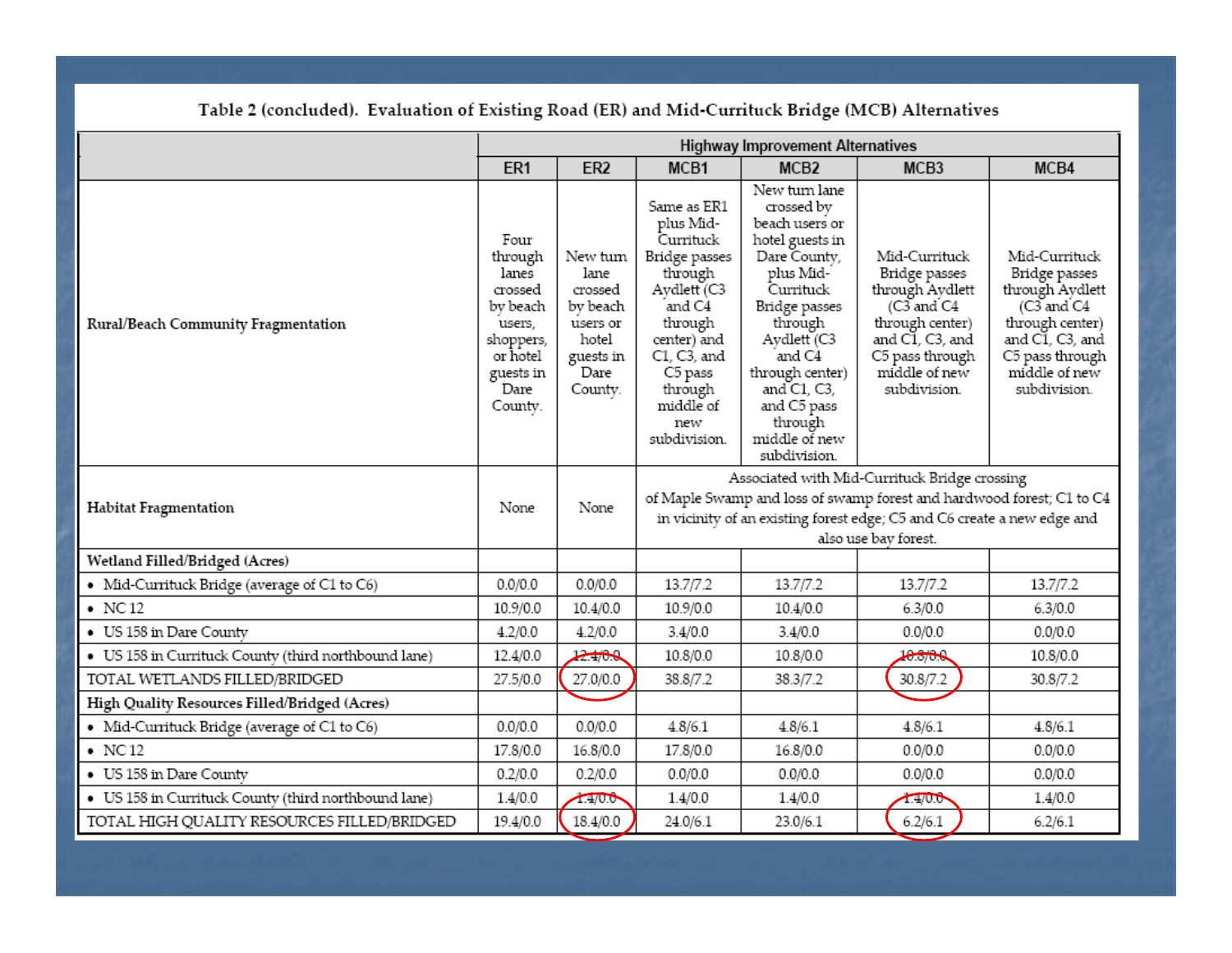# **Agency Recommendations**

NCTA/FHWA  $\overline{\mathcal{L}}$  Drop  $\overline{\phantom{a}}$  ER1, ER2  $\blacksquare$  MCB1, MCB2 **□ Ferry, Transit, Etc.**  $\mathbb{R}^2$ **Carry Forward**  $\blacksquare$  MCB3  $\blacksquare$  MCB4  $\blacksquare$  No Build

Resource Agencies Drop □ ER1  $\blacksquare$  MCB1 **□ Ferry, Transit, Etc. Example Carry Forward LER2, MCB2**  $\blacksquare$  MCB3  $\blacksquare$  MCB4  $\blacksquare$  No Build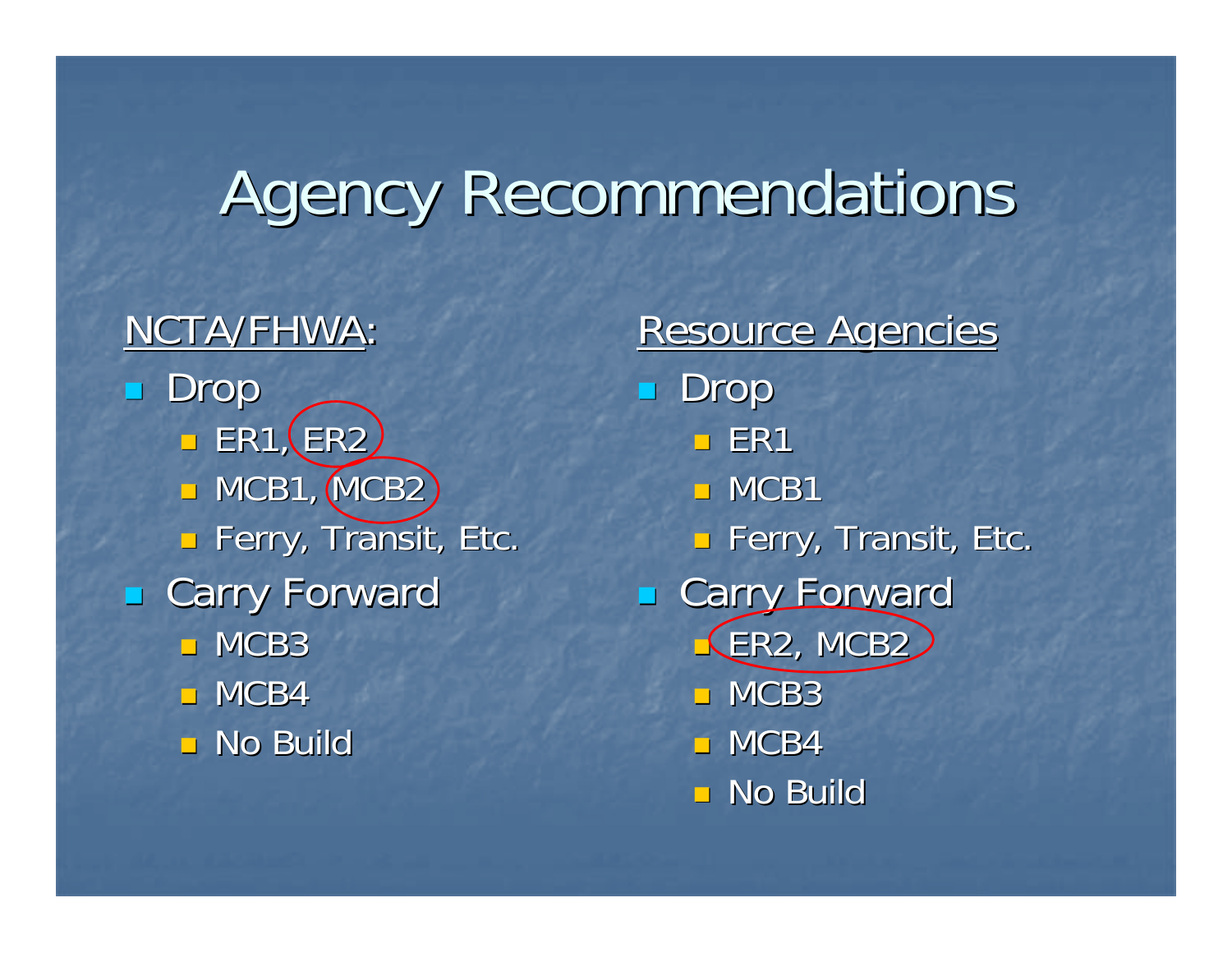### **Current Status**

 $\blacksquare$  We have made some progress with the agencies: agencies:  $\mathbb{R}^2$  $\blacksquare$  ER1 dropped  $\mathbb{R}^2$ **E** Ferry dropped  $\blacksquare$  We now have to decide whether to conduct additional study of ER2 / MCB2.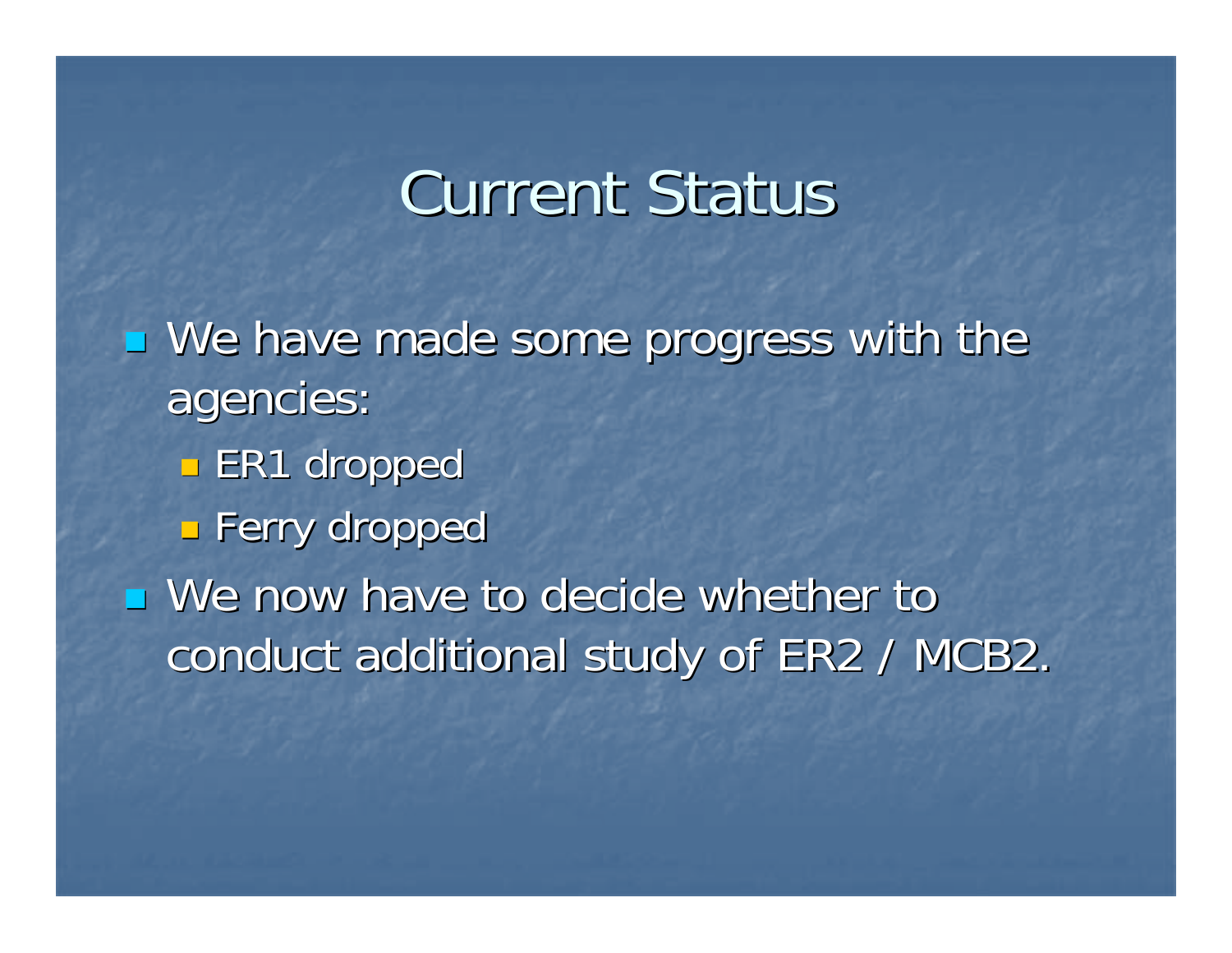# Decision Point

**Proceed with MCB3 and MCB4 only**  $\mathbb{R}^2$ **B** Allowed under 6002 process  $\mathbb{R}^2$ **Risk of permit denial** -or -

**Example 2 and MCB2** Conduct additional study of ER2 and MCB2  $\mathbb{R}^3$ **Radditional delay and cost** T. **<u>E</u>** Uncertainty about ultimate outcome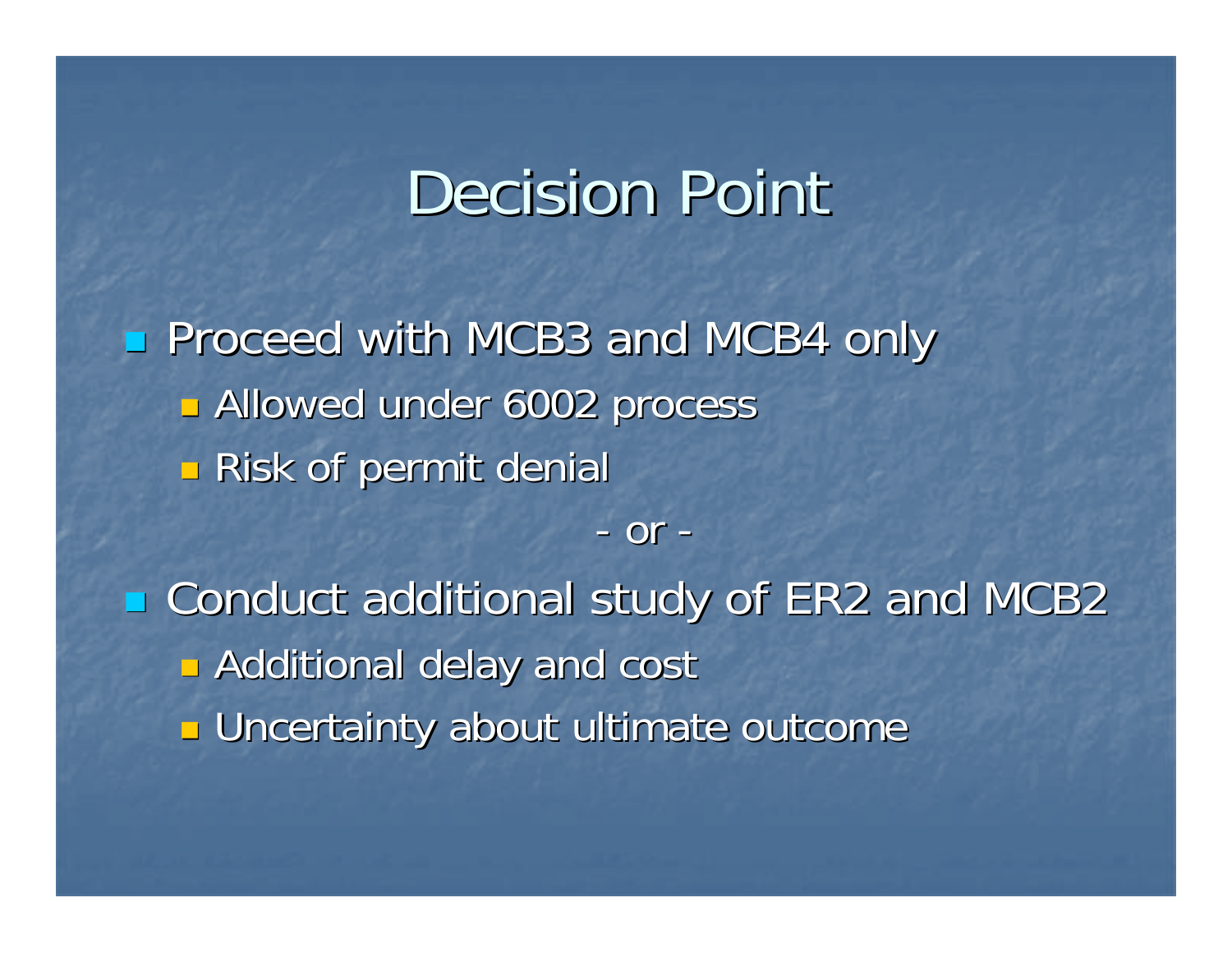## **Factors to Consider**

**Project history / agency perspectives Legal standards for screening alternatives Legal standards for permit decisions Flexibility in 6002 process FHWA role as lead agency Need to obtain permits**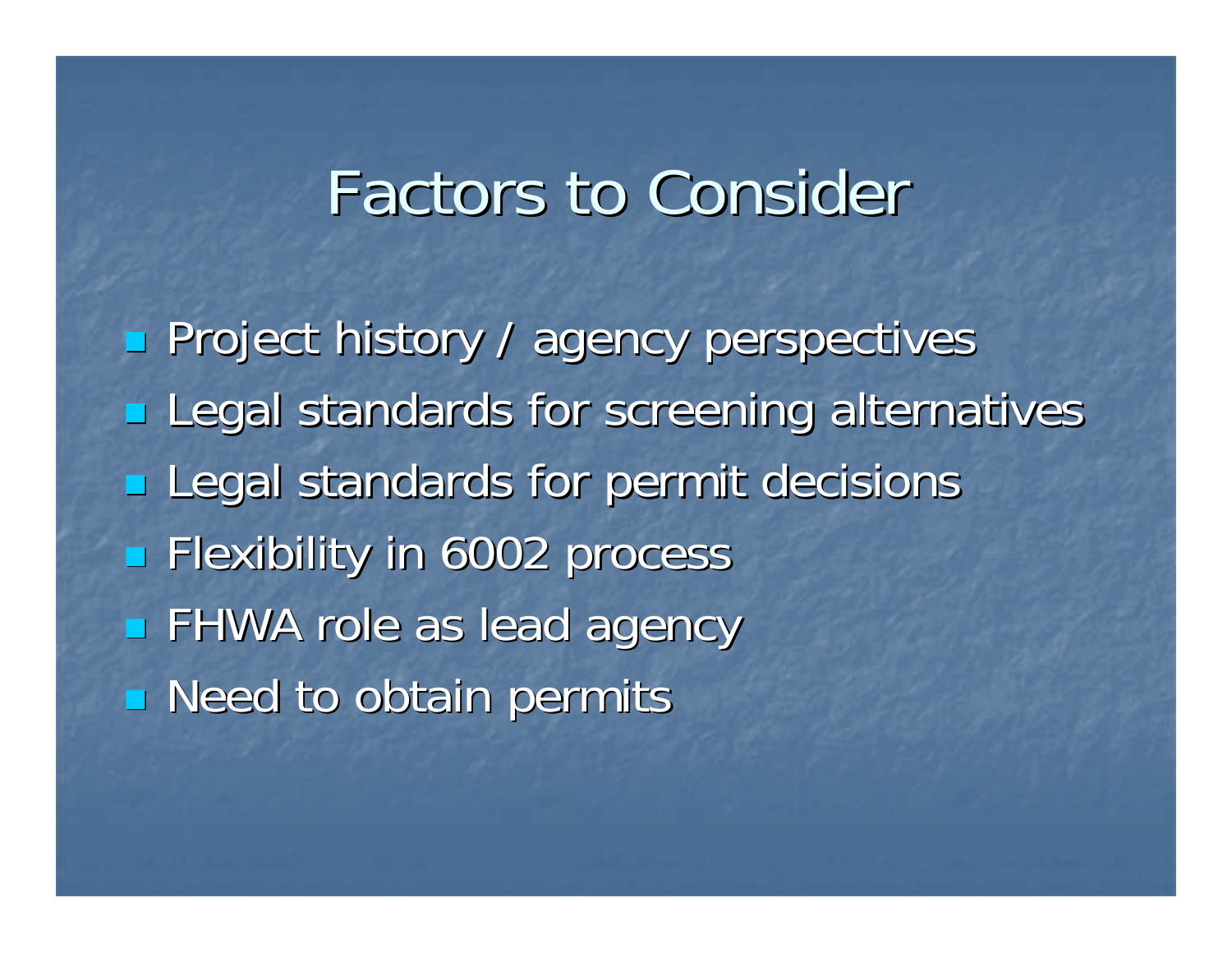### Potential Path Forward

**Refine bridge alternatives**  $\mathbb{R}^3$ **n** Including minimization and mitigation **Develop additional information on cost and** impacts of ER2 and MCB2 **D** With "caveat" **Develop additional information on financial** feasibility of all alternatives.